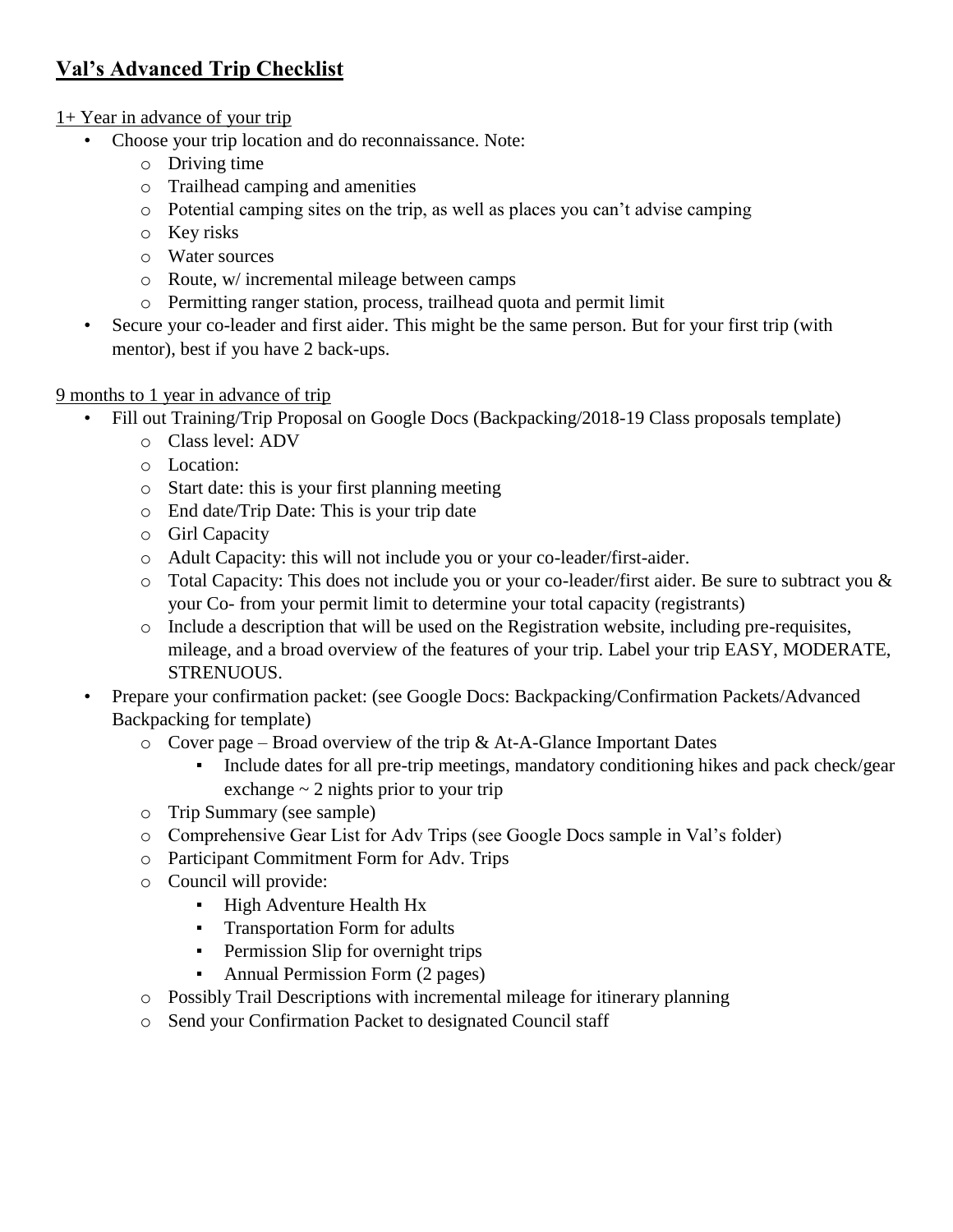#### 9 months prior to your trip

- Periodically review your participant roster
	- o Ascertain who is registered and whether or not they meet the pre-requisites for your trip
	- o Determine if you need to solicit more girls/adults to fill open spots
		- If necessary, send emails/call individuals who you think would augment the group in a positive way, and beg them to come $\cdot$
	- o Discuss your participants with the other trainers to determine ability and overall impression from those who've trained or led these individuals.
	- o If you are uncertain about a registrant's ability to participate, email or phone for more information.

#### 1 – 2 months prior to your PRE-TRIP MEETING

- Email your group and welcome them to your trip
	- o Re-state all mandatory meetings
	- o Tell them what you need them to bring to the first meeting
		- All paperwork
		- Map?
		- Any money?
	- o Give them an idea of what you'll be covering at the first meeting
- Write up your  $1<sup>st</sup>$  Planning Meeting agenda (see Google Docs, Val's folder)
	- o If your trip requires only one meeting, you'll have a lot to accomplish in one evening: Map review, Itinerary Planning, Gear, Cook Groups, Getting to know you activity, Key Risks/Concerns, Expected Trail/weather conditions, Roster Review for Accuracy
	- o If your trip is more complex, you'll want 2 or 3 meetings: (See Google Doc, Val's Folder for meeting agendas).
- Get your trip topo maps

#### 1 Week Prior to your PRE-TRIP MEETING:

- Send an email meeting reminder to your group
- Arrange day/time to pick up the room key
- Print out copies of agenda, and any other meeting handouts that aren't in your confirmation packet. If you need Council to make these copies, send them in for printing 2 WEEKS PRIOR TO YOUR MEETING.
- If you want your Co to cover any of the agenda material, let her know in advance of the meeting
- Create a trip roster with fields for Name, Adult/Girl, Contact #, Emergency Contact and #, First Aid Certs, itemized paperwork and money collections

#### Pre-Trip Meeting

- Follow your agenda faithfully
- Start with a Meet & Greet
- Ask your Co to collect and check off the paperwork for you, or any money you are collecting, against the roster
- Pass your roster to your group so they can (neatly) fill in the information you don't already have, or correct information
- Always send a summary Wrap Up email after the meeting. Print and keep as a record, plus your to-do list for after the meeting.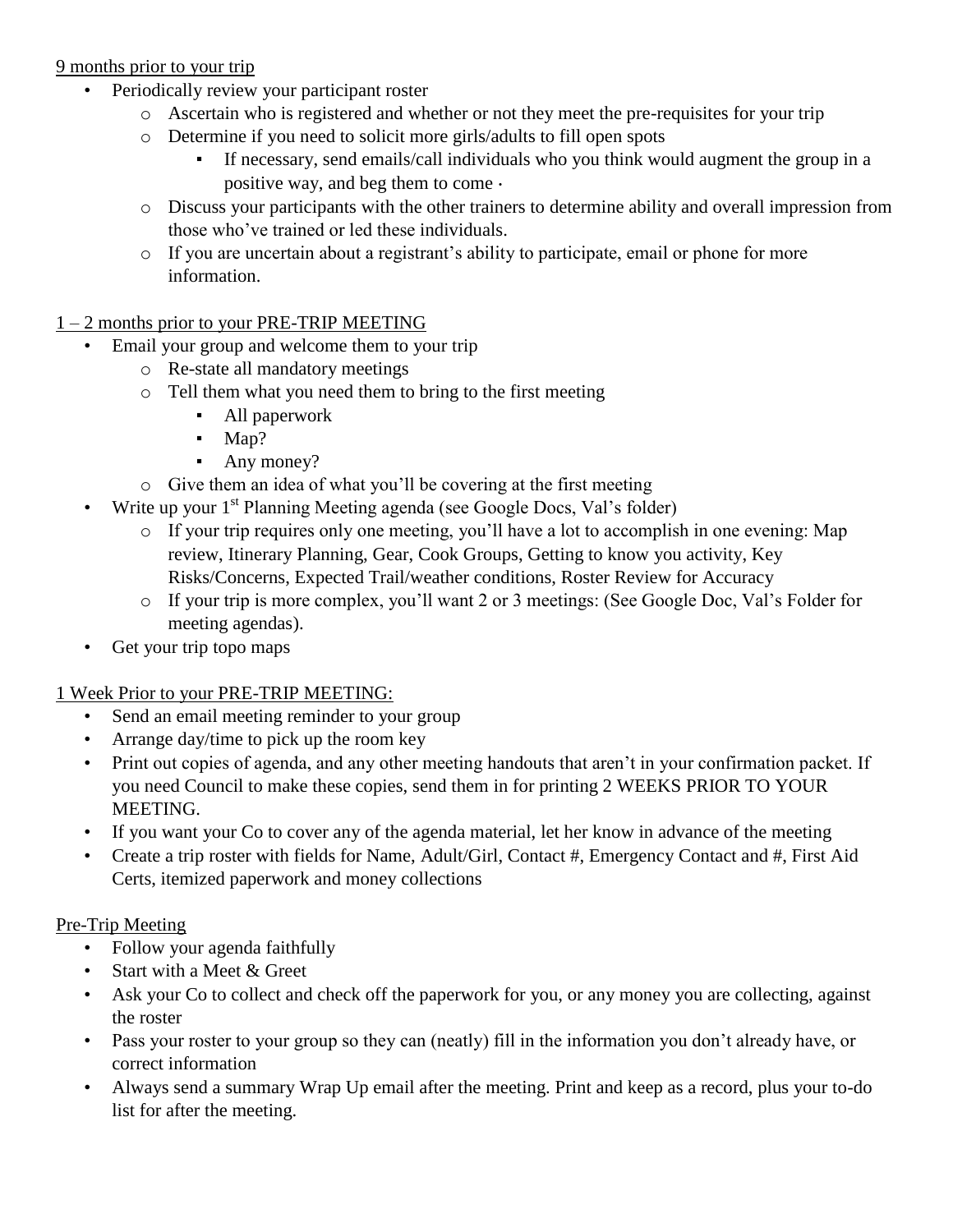#### Wilderness Permit

- Request your permit immediately on the first day allowable. Recreation.gov is exactly 6 months in advance of your trip (7 a.m.).
	- o Set up your recreation.gov trip profile in advance so that when the clock strikes 7 a.m., all you need to do is click on "Buy Permit.
	- o Search Inyo National Forest Wilderness Permits
- State Wilderness: 8 weeks in advance
- National Parks: all different. Check their website for specifics.
- Sierra National Forest mail 1 year in advance

#### Pre-Trip Meeting  $#2 \& #3$

Group Pack Check & Gear/Food Exchange

• Schedule 2 nights before you leave on your trip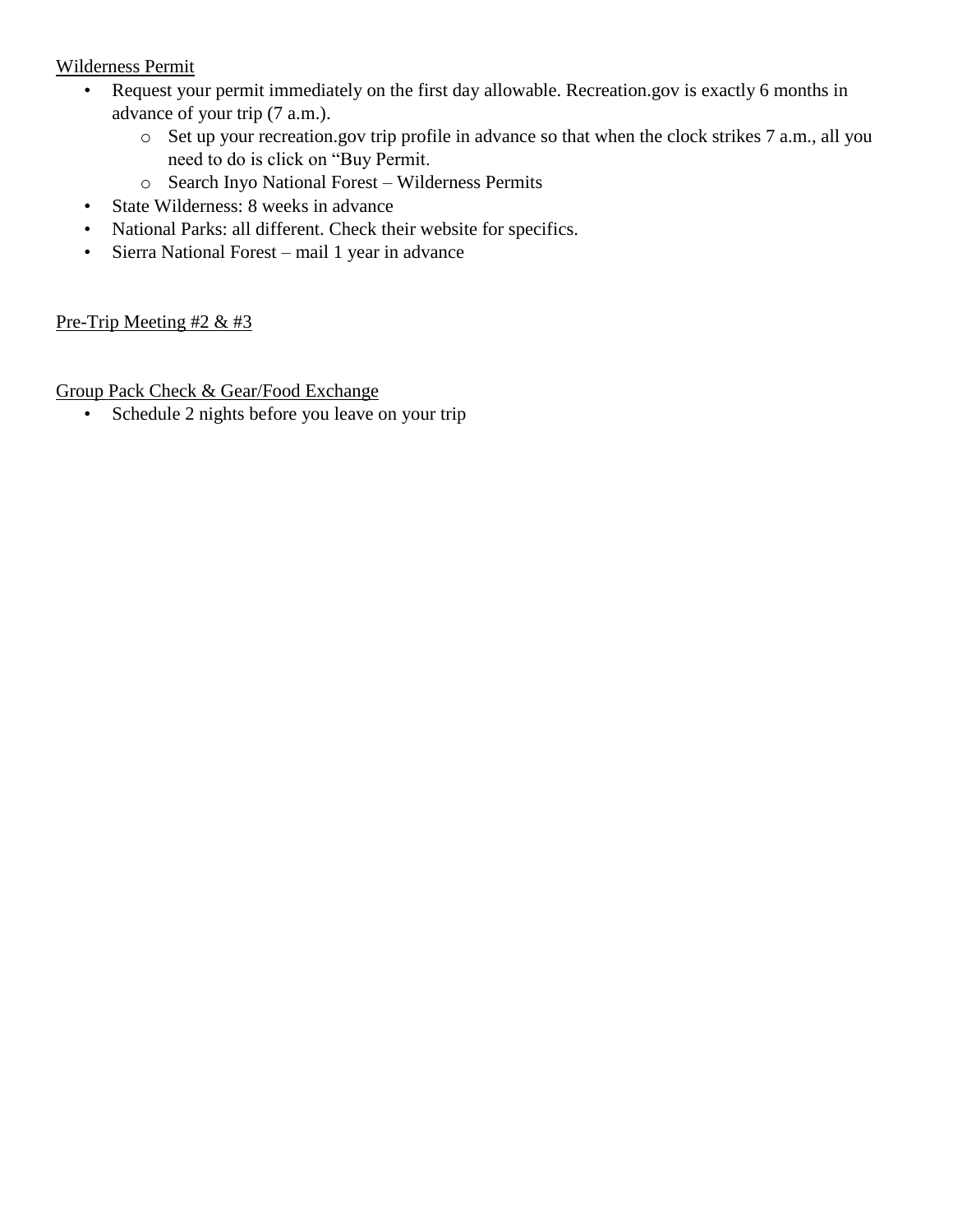**Planning Meeting Agenda Topics** -- spread over  $1 - 3$  meetings (plus pack checks), depending on the complexity of the trip

**Note: After each meeting, send a comprehensive summary email to your group of all discussed, plus leftover business (***e.g.,* **money/paperwork collection). Print, highlight "to-dos" and save in your trip folder**

- 1. Collect paperwork (multiple copies for leader/co-leaders) (track on a spreadsheet)
	- High Adventure Health History
	- Annual Permission Form
	- Overnight Permission Form
	- Transportation Form (adults)
- 2. Check first aid/CPR certifications for your group
- 3. Collecting money (campgrounds, fees, carpools, re-supplies, etc.)
- 4. Trip summary overview
	- $\bullet$  Big picture review location w/ online/paper maps
	- Ins  $&$  outs trailhead access for trip (and safety outs)
	- Girl-Plan daily itinerary (hillmap.com great for mileage increments)
- 5. Review & modify (as necessary) the ADV Comprehensive Gear List

(Google Docs: Val R. ADV Trip Planning)

- group gear assignments
- equipment needs (rent? borrow?)
- 6. Address Key Risks & Concerns
	- Round table discussions work best, take notes or use white board
	- Discuss each risk, and your prevention strategies
	- Discuss each concern and your prevention/management strategies
	- Does any extra discussion need to take place?
		- Animal safety (*e.g.,* bear aware strategies)
		- $\bullet$  Conditioning & Fitness
		- ●Progression & Teamwork
		- $\bullet$  Individual contributions to the group dynamic, or skills  $\&$  knowledge
		- ●WAG bags
		- $\bullet$  Re-supply skills
		- Inter-personal skills on long treks
- 7. Carpool management (inc. \$\$ division) nice if you can assign this to your co-leader
- 8. Cook Groups & menu planning (use menu planner w/ dates for best results)
- 9. Safety Management Plan handout and safety discussion (strategies/plans in case of an emergency)
- 10. Pack checks best done 2 nights before trip
	- Divide community gear
	- Divide cook group food
	- Weigh packs, fit as necessary
	- Travel itinerary: carpools, driving instructions, meal plans for on the road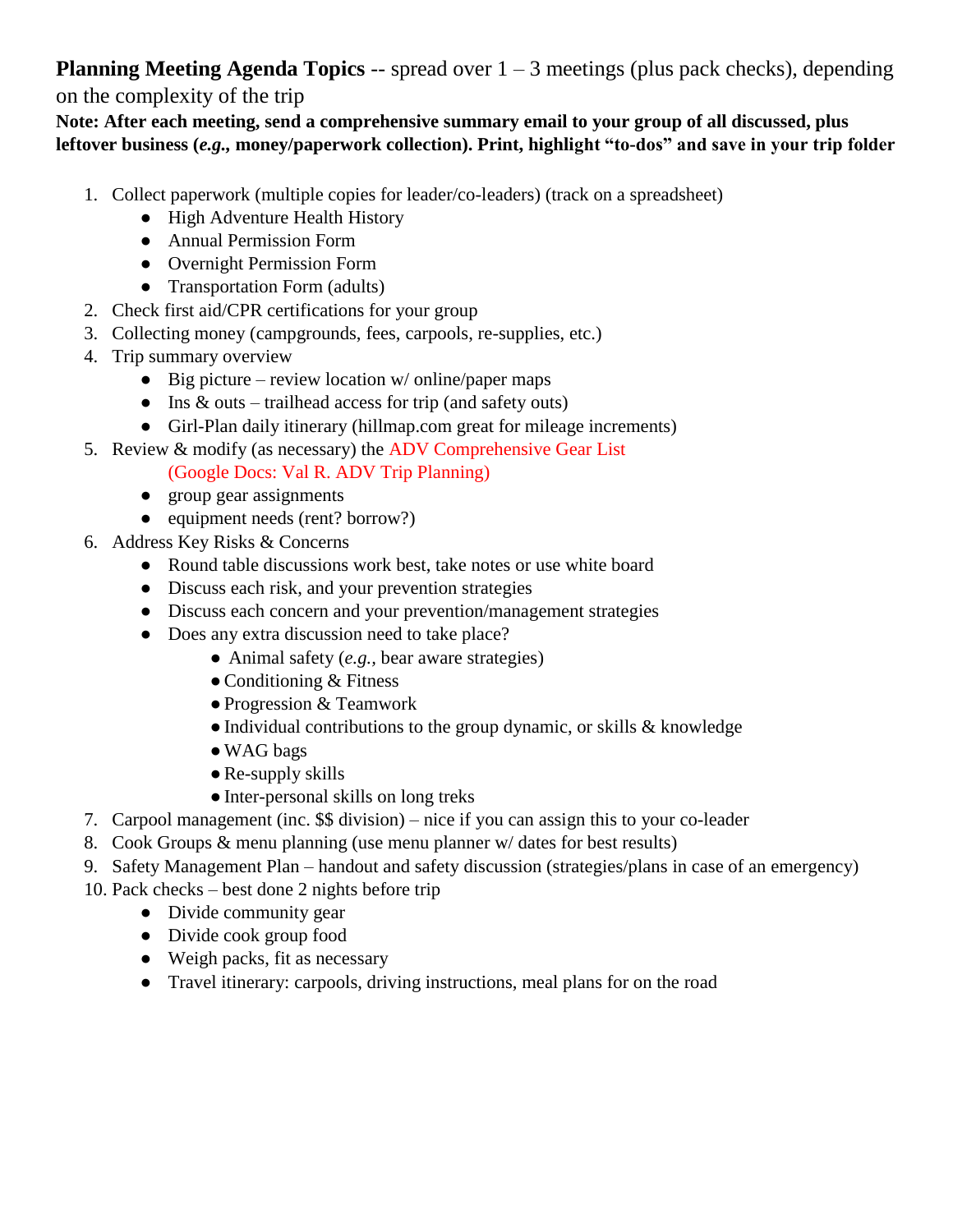# **Girl Scout Mt. Whitney Trip - 2019 Sample Trip Summary – for confirmation packet**

**Distance:** 70 miles **Start:** Horseshoe Meadows, west of Lone Pine **Finish:** Onion Valley, west of Independence **When:** July 25 - August 4, 2019 **Leader:** Val Ross **Co-Leaders:** Ann Funk, Karen Linehan **Permit limit:** 15 people

#### **Trip Requirements for all participants:**

- Minimum age: 16
- Certified in first aid & CPR, WFA *highly* recommended
- Successful completion of high-altitude, multi-day backpacking trip over  $11,000$  feet,  $30 40$  miles
- Attend conditioning hikes and take personal responsibility for hiking fitness (able to manage  $10 15$ ) miles on a **day hike**.)

#### **Important/Mandatory Dates:**

- December, 2018 -- Make reservation with Rock Creek Pack Station, \$200 deposit
- January 16 -- Review trip & plan itinerary @ Balboa, 6 p.m**. Paperwork & \$50 non-refundable resupply fee due.**
- January 26 -- Val gets the wilderness permit
- March 28 -- Planning meeting @ Balboa, 6 p.m.
- April -- Car shuttle decision/reservation made
- May 4 -- Planning meeting  $@$  Balboa, 6 p.m.
- July 21 -- Shake-down day hike (all day, will run late)
- July 23 -- Gear/Food Exchange, group pack check meeting  $\omega$  Val's, 6:30 p.m.

## **Broad Itinerary for Whitney trip:**

| July 23     | Pack checks / Equipment checks/ Food exchange @ Val's                                                      |
|-------------|------------------------------------------------------------------------------------------------------------|
| July $25$ : | Drive to Lone Pine (lunch, pick up dinner sandwiches, pick up permit, toiletries at hostel?)               |
|             | Manage our own trailhead car shuttle?                                                                      |
|             | Deliver re-supply boxes to Rock Creek Pack Station in Horseshoe Meadows                                    |
|             | Camp overnight at Horseshoe Meadows, walk-in campsites                                                     |
| July 26:    | Backpack trip commences                                                                                    |
| Aug. 4:     | Hike out, eat! Shower at hostel and buy souvenirs in Lone Pine, drive home <b>Preparation:</b>             |
|             | <b>Conditioning:</b> Essential that we arrive at Horseshoe Meadows ready to backpack 6 - 10 miles a day at |
|             | elevations between 10,000 - 15,000 feet. Please take this seriously.                                       |
|             | <b>Acclimation:</b> Please take advantage of every opportunity to backpack/hike above 10,000 feet prior to |
|             | our trip. (San Jacinto, San Gorgonio, Mt. Baldy, San Bernardino Pk., etc.)                                 |
|             | <b>Dock Wojght:</b> Dlagea avaluate every item in your pack for weight. Try to lower your base pack weight |

**Pack Weight:** Please evaluate <u>every</u> item in your pack for weight. Try to lower your base pack weight (minus food and water) to 20 - 25 pounds.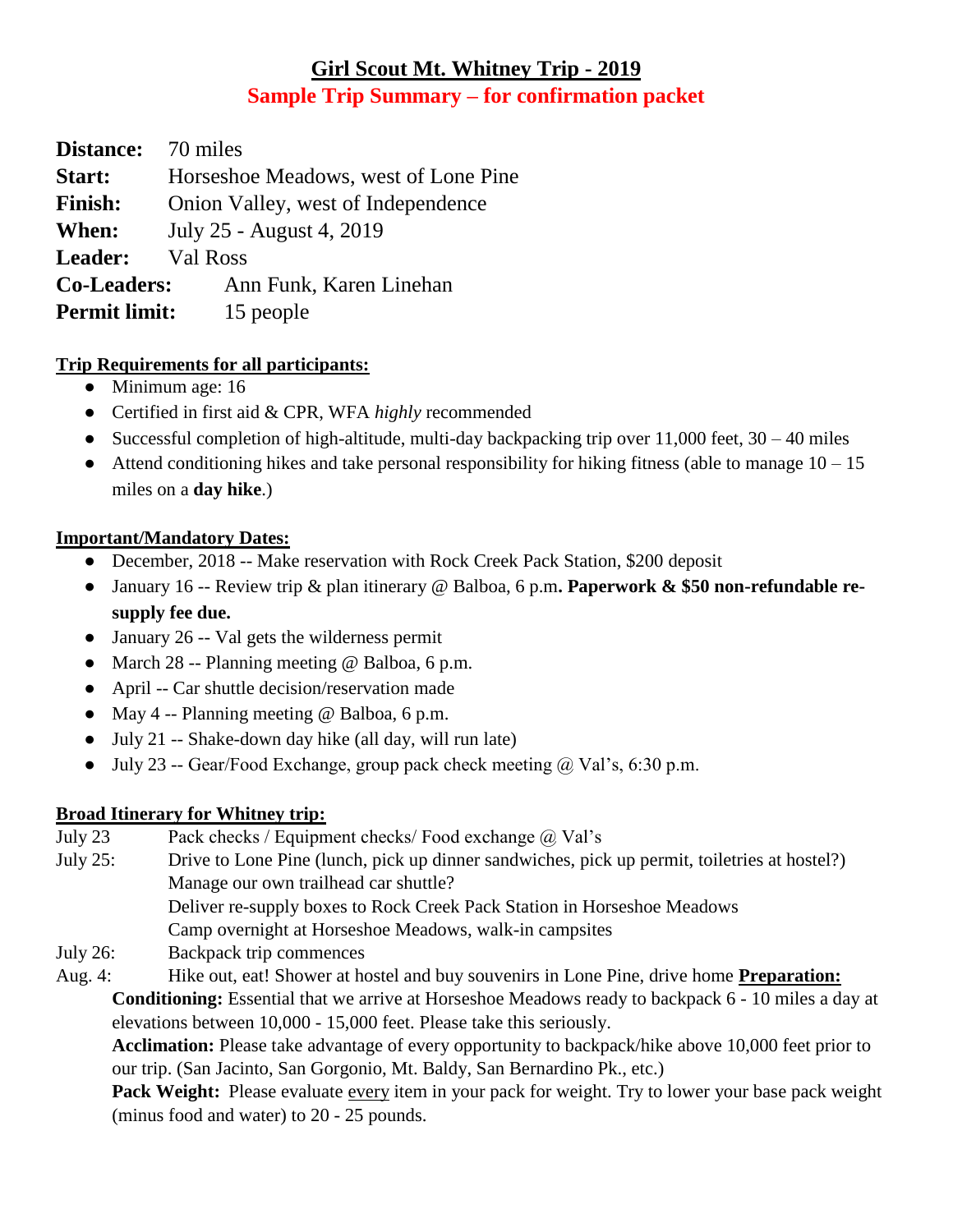| <b>Estimated Costs:</b> |                                                                                                                                                     |  |  |  |  |
|-------------------------|-----------------------------------------------------------------------------------------------------------------------------------------------------|--|--|--|--|
| Permit:                 | Council paid -- \$15/person                                                                                                                         |  |  |  |  |
| Lodging:                | \$1-2/person -- (\$6 for one campsite at Cottonwood Lakes trailhead)                                                                                |  |  |  |  |
| Shuttle:                | Estimated \$30/person (approx. \$300 divided among number of participants). Alternatively, we<br>might be able to manage our own trailhead shuttle. |  |  |  |  |
| <b>Re-Supply:</b>       | Estimated less than \$200/person (\$1,987 divided among number of participants). Please note:                                                       |  |  |  |  |
|                         | due to the non-refundable nature of the deposit, a \$50 deposit is due 1/16, non-refundable if                                                      |  |  |  |  |
|                         | you cancel, unless your spot is filled.                                                                                                             |  |  |  |  |
| Trail maps:             | \$9 (on Amazon) for Tom Harrison's "Whitney High Country Trail Map" (each person needs this                                                         |  |  |  |  |
|                         | map). Val will have one complete set of 7.5 minute maps for everyone's use on the trip)                                                             |  |  |  |  |
| Travel Incidentals:     |                                                                                                                                                     |  |  |  |  |
|                         | Meals: Approx. 6 meals on the road                                                                                                                  |  |  |  |  |
|                         | Souvenirs: t-shirt, patches, etc.                                                                                                                   |  |  |  |  |
|                         | Gas Money: calculated donation to the driver, amount TBD                                                                                            |  |  |  |  |
|                         | Mt. Whitney Hostel shower: \$7 includes towel & soap                                                                                                |  |  |  |  |
| Gear:                   | Attached Comprehensive Gear List for Adv. Trip                                                                                                      |  |  |  |  |
|                         | Note: 3-person tents, stoves, water filters, bear canister, cookpots, etc. are available at no charge                                               |  |  |  |  |
|                         | through the Council backpack training program                                                                                                       |  |  |  |  |
| Food:                   | Varies per person                                                                                                                                   |  |  |  |  |

**Websites:** Inyo National Forest: www.fs.fed.us/r5/inyo/recration/wild

## **Support Information:**

| · Trailhead shuttle from Horseshoe Mdws. To Onion Valley: Robert Ennis (insured)   |                                             |               |  |  |  |  |  |  |
|------------------------------------------------------------------------------------|---------------------------------------------|---------------|--|--|--|--|--|--|
| $(760-876-1915)$ Permit #: 22306 - P                                               |                                             |               |  |  |  |  |  |  |
| 2019 Cost for valet parking, 3 cars: \$_TBD_                                       |                                             |               |  |  |  |  |  |  |
|                                                                                    | Reservation made: ______ Deposit made: ____ | Balance due:  |  |  |  |  |  |  |
| · Pack horse food re-supply: Rock Creek Pack Station (at trailhead) (760) 872-8331 |                                             |               |  |  |  |  |  |  |
| \$1987 to Crabtree Meadow                                                          |                                             | Deposit made: |  |  |  |  |  |  |
| Reservation made:                                                                  |                                             | Balance due:  |  |  |  |  |  |  |
|                                                                                    |                                             |               |  |  |  |  |  |  |

## **Important Phone #s:**

| Val's Cell Phone:                          | $(619)$ 733-8046 | Phone will be on for travel days |
|--------------------------------------------|------------------|----------------------------------|
| InterAgency Visitor Center: (760-876-6200) |                  | Pick up permit here in Lone Pine |